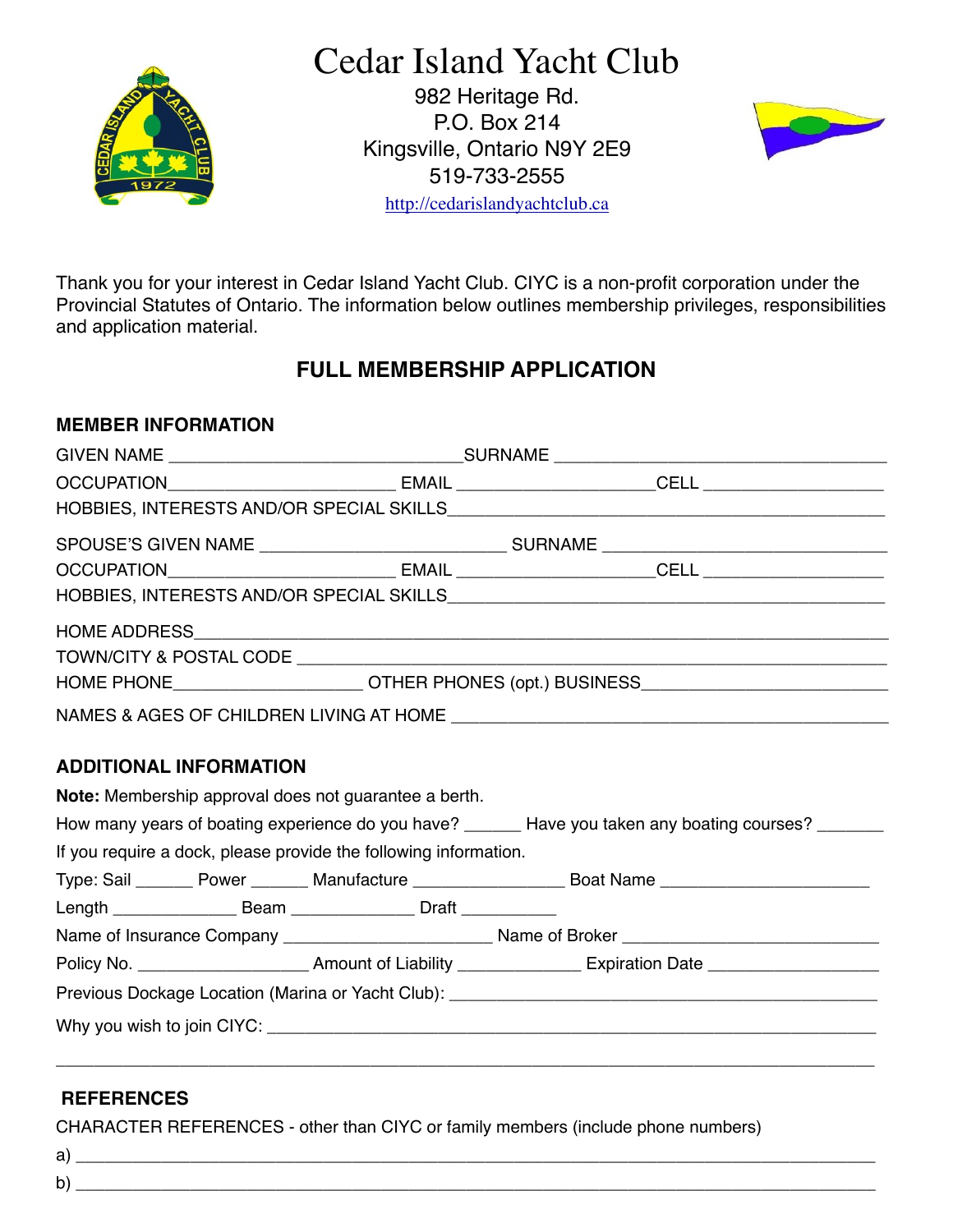#### **Note:**

- 1. A Full Member is a person who signed the application form (including his or her spouse), has met the criteria of the application and has been met and accepted for membership by the Executive. It is understood that both spouses share a single voting membership.
- 2. **Initiation Fee must be made at the time of application.** Additional information can be found below under Membership Fees and Charges for the Season or in the Bylaws, Policies & Procedures **#8 Membership Fees and Charges for the Season**.
- 3. Please email your application to [secretaryciyc@gmail.com](mailto:secretaryciyc@gmail.com) or give to an Executive Member. Payment can be made by cheque payable to "Cedar Island Yacht Club or e-transfer to [payciyc@gmail.com](mailto:payciyc@gmail.com).
- 4. This application will be posted for 15 days for viewing by the members of CIYC.
- 5. For privileges and responsibilities of Full Membership, please review the Bylaws, Policies and Procedures #3 Full Member
- 6. All boat partnerships must be reported at the time of applying, and all partners must apply for membership.
- 7. Each Full Membership is responsible for performing 15 hours minimum of work per fiscal year.
- 8. As a member of CIYC, I acknowledge a two (2) year probationary period. During this period the Executive will review my standing and membership continuance based on my involvement in club functions, completion of work hours, meeting attendance, compliancy with all Club By-laws, Policies & Procedures and Code of Conduct. Failure to satisfy the above criteria will, at the Executive's discretion result in my membership being revoked. If during the two (2) year probation period, a membership is revoked, the initiation fee(s) may be returned (pro rata) at the discretion of the Executive.

## **CLUB MENTOR**

If you know a member of CIYC who is willing to mentor you, please include their name. If not, a member will be assigned to you as a mentor for the first year.

NAME

## **Membership Fees and Charges for the Season**

| <b>Item</b>                   | <b>Amount per Year</b><br>(Plus HST where<br>applicable) | <b>Additional Information</b>                                                                                                                                                                                                                                                                                                                                                                                                                                                                                                                            |
|-------------------------------|----------------------------------------------------------|----------------------------------------------------------------------------------------------------------------------------------------------------------------------------------------------------------------------------------------------------------------------------------------------------------------------------------------------------------------------------------------------------------------------------------------------------------------------------------------------------------------------------------------------------------|
| Initiation                    | \$1,000                                                  | To celebrate our 50th Anniversary, the initiation fee has been waived for new<br>members and former members in good standing until launch of 2023.<br>Following our 50h Anniversary, two options are available for paying the<br>Initiation Fee:<br>1. One payment of \$1000 plus HST<br>2. Two payments of \$500 plus HST over two years (second instalment due)<br>on the first anniversary of membership Seniority Date)<br>3. Initiation for Full or Associate Members reapplying is 50%<br>4. See Article 4 and Policy 8 for additional information |
| <b>Full Member Fee</b>        | \$605                                                    |                                                                                                                                                                                                                                                                                                                                                                                                                                                                                                                                                          |
| Annual Dock Lease             | \$40/foot                                                | Based on the beam of the vessel                                                                                                                                                                                                                                                                                                                                                                                                                                                                                                                          |
| Winter Boat Storage with Mast | \$100                                                    | For one boat and mast                                                                                                                                                                                                                                                                                                                                                                                                                                                                                                                                    |
| Cradle Storage                | \$45                                                     |                                                                                                                                                                                                                                                                                                                                                                                                                                                                                                                                                          |
| Work Hour Fee                 | \$30/hour                                                | Rate for unfulfilled work hours                                                                                                                                                                                                                                                                                                                                                                                                                                                                                                                          |